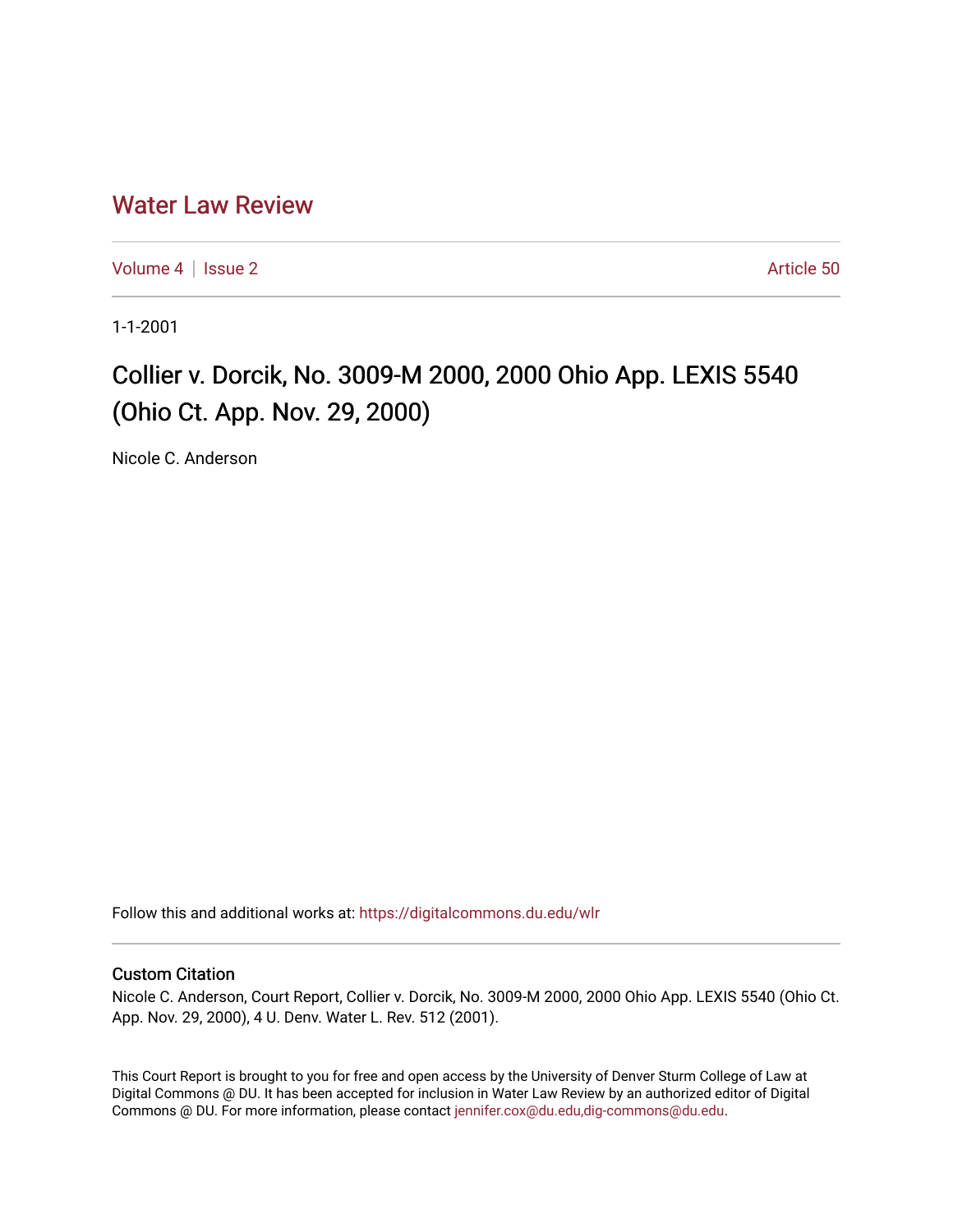## **OHIO**

**Coffier v. Dorcik, No. 3009-M 2000, 2000 Ohio App. LEXIS 5540 (Ohio Ct. App. Nov. 29, 2000)** (holding the Court of Common Pleas abused its discretion when the court failed to enjoin an encroachment to restore the natural flow of water on a parcel of land).

Matthew and Elizabeth Dorcik purchased a parcel of land in Hinkley, Ohio. Because a gas easement limited where they could build their barn, they sought and obtained a local zoning variance for their sideyard setback. The Dorciks mistakenly relied on a **1990** survey to determine the location of their property line.

Rosemary Collier and Alan Junke (collectively, "Collier") had their property surveyed in 1994. The survey revealed sixty feet of the Dorcik's barn encroached on the Collier's property **by** as much as four feet at one corner. A concrete pad outside of the barn also encroached on the Collier's property. Due to the Dorcik's construction projects, the natural terrain, and each party's efforts to divert the flow of water, water accumulated on each property.

Collier sued the Dorciks seeking injunctive relief to have the Dorcik's encroachment removed and to restore the natural flow of water on their property. They also sought damages for the Dorcik's interference with the use and enjoyment of their property. The Dorciks counterclaimed for damages stemming from Collier's alleged obstruction of the flow of water from their property.

The trial court entered a \$5000 damage judgment for Collier, a \$5001 judgment for the Dorciks, and ordered the Dorciks to remove the concrete pad from Collier's property. Collier appealed and raised fourteen assignments of error.

The Court of Appeals of Ohio determined it did not have jurisdiction to address the zoning variance challenge, and Collier should have raised this challenge through an administrative appeal.

Collier's first two assignments of error pertained to the trial jury's view of the property in question. Collier had not provided the court with a record of the facts, and the court records did not indicate an objection by Collier to the jury view. Thus, it was impossible for Collier to demonstrate any error, much less one that seriously affected the basic fairness, integrity, or public reputation of the judicial process. Therefore, the court overruled the first two assignments.

Collier's third assignment of error stated the trial court erred in failing to order the Dorciks to remove the barn from Collier's property. Collier argued Matthew Dorcik's trial testimony and his prior deposition testimony were inconsistent, and these inconsistencies clearly indicated the trial testimony was evasive, deceptive, and false. Because the trial judge believed Matthew Dorcik's testimony, the appellate court deferred to the trial court's factual finding that the Dorciks did not intentionally build their barn over the property line.